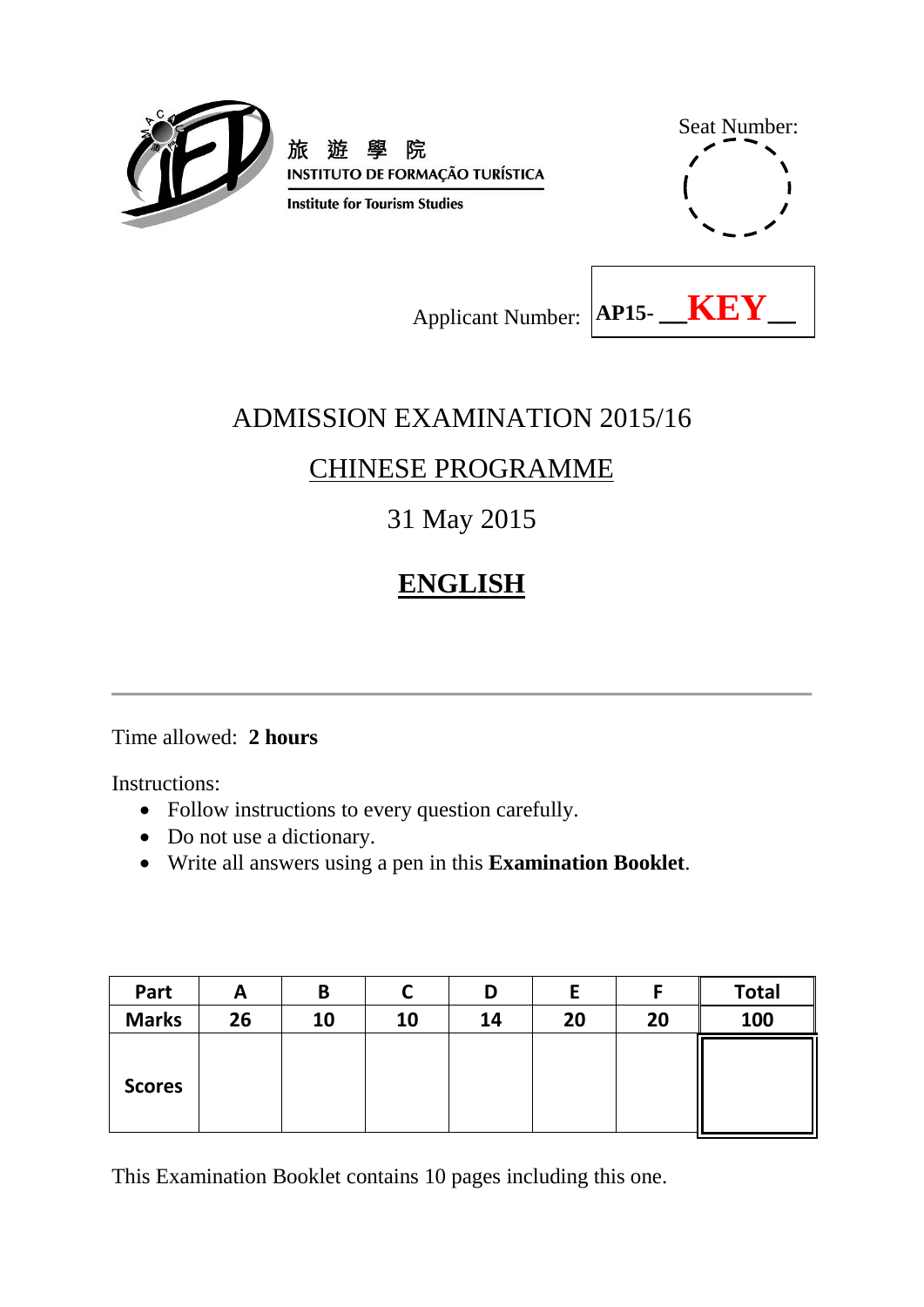#### *Part A: Multiple Choice (26 marks)*

#### **Choose the best answer to complete the following blanks. Circle the letter (a, b, or c) that represents the choice.**

- 1.  $(1)$  Lucy is my friend, I'm happy to drive her to school each day.
	- *a.* Why
	- *b.* When
	- *c.* **As**
- 2. What she said (2) important, so you should have listened.

*a.* **was**

- *b.* has been
- *c.* will be
- 3. In my opinion, if it continues to rain, we \_(3)\_ call off the picnic.
	- *a.* could
	- *b.* **should**
	- *c.* might
- 4. A: What will Mary do after graduation? B:  $(4)$ 
	- *a.* I prefer to go to university.
	- *b.* **She hopes to go to university.**
	- *c.* She prefer to go to university.
- 5. I have a gift, (5) I hope Raymond will like. *a.* **which**
	- *b.* this
	- *c.* what
- 6. Every day many (6) are mailed from the post office.
	- *a.* letters from
	- *b.* letters to
	- *c.* **letters**
- 7. Tom,  $(7)$  loves reading, has many books.
	- *a.* because
	- *b.* **who**
	- *c.* when
- 8. My sister is also my best friend. (8) makes me happy when I'm sad.
	- *a.* **She**
	- *b.* Who
	- *c.* He
- 9. My dog (9) to the vet last Friday.
	- *a.* has gone
	- *b.* will go
	- *c.* **went**
- 10. My mother cooked dinner, (10) she cooked dessert, too.
	- *a.* though
	- *b.* when
	- *c.* **and**
- 11. Many people \_(11)\_ don't eat breakfast at home.
	- *a.* surprising
	- *b.* surprised
	- *c.* **surprisingly**
- 12. Have you been to the Galaxy, \_(12)\_ the new movie is playing?
	- *a.* **where**
	- *b.* were
	- *c.* when
- 13. I \_(13)\_ to the Great Wall of China, in Beijing.
	- *a.* hasn't been
	- *b.* **have never been**
	- *c.* have not see
- 14. I don't like coffee. (14), I do like tea.
	- *a.* Otherwise
	- *b.* **However**
	- *c.* Moreover
- 15. If you have questions, you should talk \_(15)\_ the teacher.
	- *a.* for
	- *b.* at
	- *c.* **to**
- 16. We \_(16)\_ in Coloane next Saturday.
	- *a.* **are going to hike**
	- *b.* went to hike
	- *c.* will have gone to hike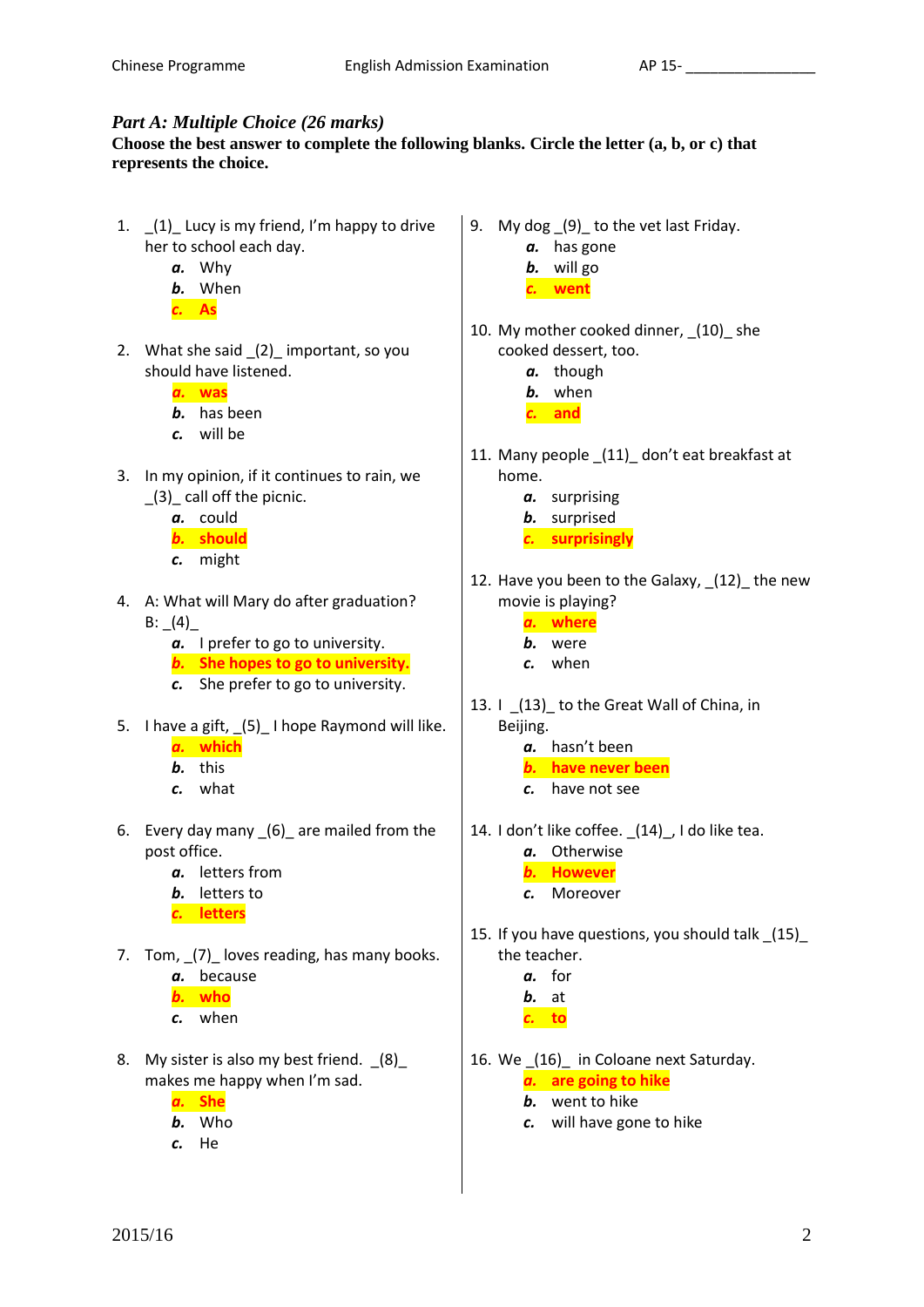- 17. Many young people in Macau don't have much time for hobbies \_(17)\_ they have part-time jobs.
	- *a.* **since**
	- *b.* although
	- *c.* and
- 18. Have you (18) when the final exam will be?
	- *a.* asking *b.* asked
	- *c.* ask
- 19. I packed \_(19)\_ apple for my lunch.
	- *a.* a *b.* **an** *c.* the
- 20. \_(20)\_ Paris is a famous city, few Macau citizens have visited it.
	- *a.* Because
	- *b.* **Even though**
	- *c.* Unfortunately
- 21. My brother said he \_(21)\_ pay my phone bill today, but I am afraid he will forget.
	- *a.* should
	- *b.* may
	- *c.* **would**
- 22. I (22) my mother do housework yesterday.
	- *a.* have been helping
	- *b.* have helped
	- *c.* **helped**
- 23. Harry took his umbrella (23) it was raining.
	- *a.* after
	- *b.* **because**
	- *c.* so
- 24. Don't bother me. I \_(24)\_.
	- *a.* **am studying**
	- *b.* was studying
	- *c.* studying
- 25. Have you heard (25) the show at the Macau Tower?
	- *a.* **about**
	- *b.* on
	- *c.* with
- 26. My sister usually (26) off her mobile phone before she goes to bed.

*a.* **turns**

- *b.* has turned
- *c.* will have turned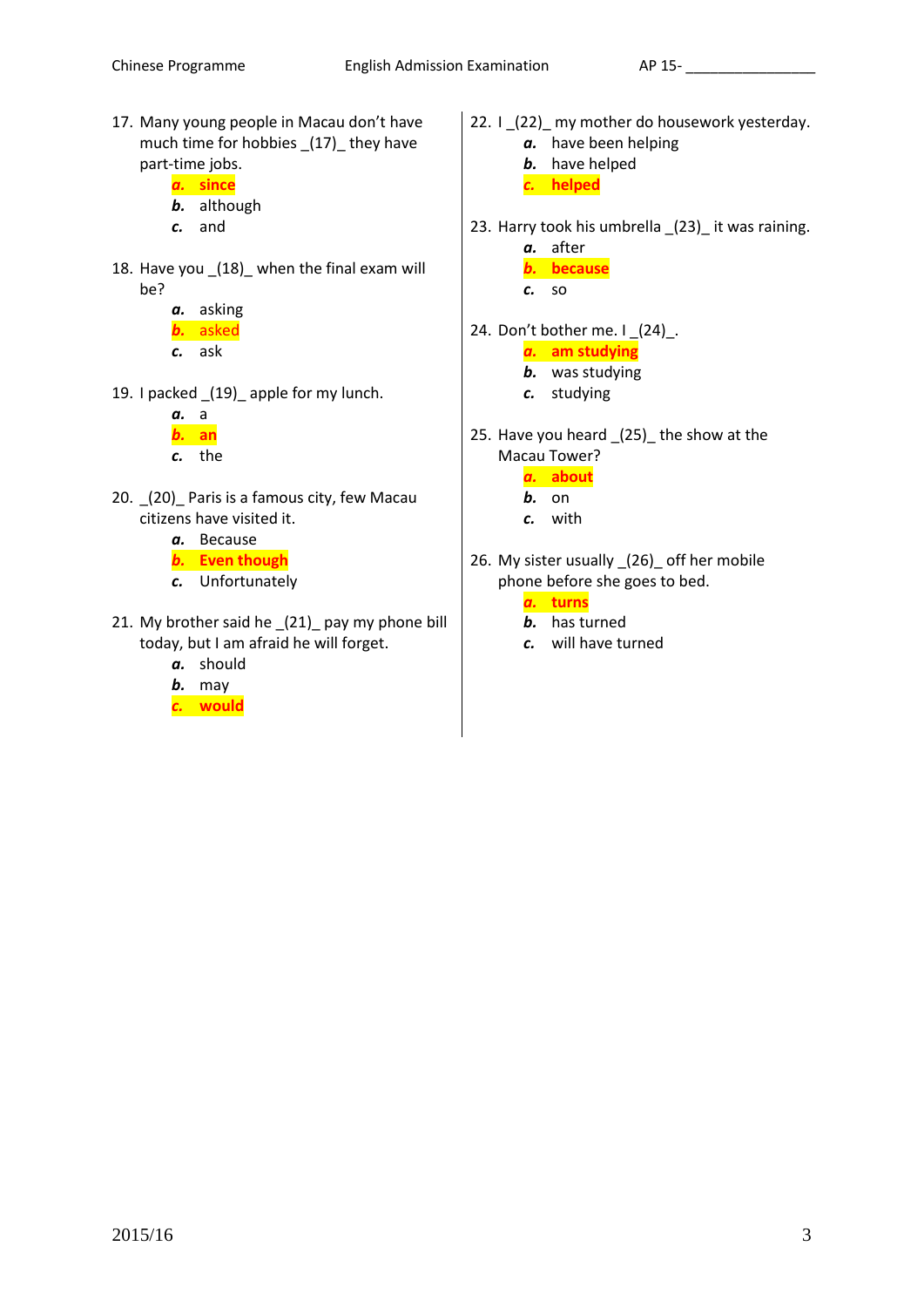## *Part B: Spotting Errors (10 marks)*

### **Read the sentences below and look carefully at the underlined words or phrases. Spot the error in each item by circling the letter below the underlined word/phrase chosen.**

| Example: |
|----------|
|----------|

| Question: When I first came to Macau in 1995, I eat a pork bun and I instantly loved the taste. |  |
|-------------------------------------------------------------------------------------------------|--|
|                                                                                                 |  |
| The answer is "c", so you should circle $(c)$                                                   |  |

| 1.  | Volunteers are person who help, assist or serve others without pay.                       |
|-----|-------------------------------------------------------------------------------------------|
|     | h<br>h<br>C                                                                               |
| 2.  |                                                                                           |
|     | The purpose of volunteering is to promotion helpfulness and improve the lives of people.  |
|     | a                                                                                         |
| 3.  | Helping other not only improves the lives of those helped, but also gives volunteers more |
|     | b<br>C                                                                                    |
|     | confidence too.                                                                           |
|     | d                                                                                         |
| 4.  | Even though volunteers are not pay, they are rewarded in many other ways.                 |
|     | $\sf d$<br>a<br>c                                                                         |
| 5.  | They learn new skillful, gain experience and apply what they know in meaningful ways.     |
|     | b<br>d<br>c                                                                               |
| 6.  | The local community also beneficial from volunteer services.                              |
|     | d<br>C<br>a                                                                               |
| 7.  | The homeless can be food, the elderly can be assisted and stray animals can be given      |
|     | h<br>C.                                                                                   |
|     | homes.                                                                                    |
|     | <sub>d</sub>                                                                              |
| 8.  | Many volunteers are school children who joined after-school activities organised by their |
|     | b<br>d<br>a                                                                               |
|     | schools.                                                                                  |
| 9.  | Volunteer groups can serves the local community as well as communities abroad.            |
|     | d<br>a<br>C                                                                               |
| 10. | Volunteering is a simple activities that helps make the world a better place.             |
|     | d<br>C<br>a                                                                               |
|     |                                                                                           |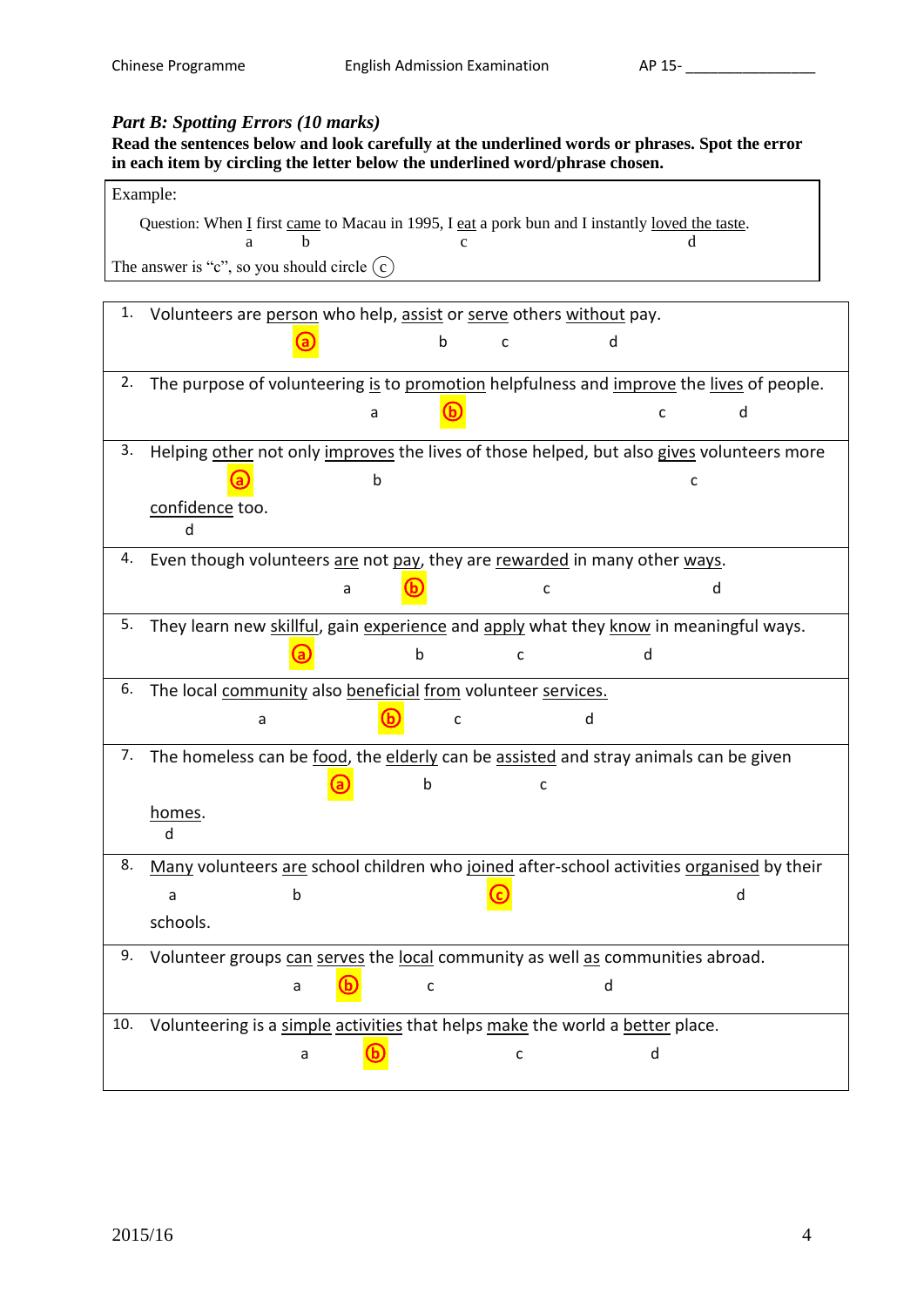#### *Part C: Cloze Passage (10 marks)*

**Choose the best answer from the options listed below to complete the passage. Circle the letter (a, b, or c) that represents the choice.**

Climate change is a huge problem for all people and countries on earth. Every person needs to do something to help solve this problem. One thing we can do is to reduce carbon footprint. A person's carbon footprint is the sum of all emissions of carbon dioxide  $(CO<sub>2</sub>)$  caused by his activities \_\_1\_\_ a period of time, usually a year. \_\_2\_\_ reduce our carbon footprint, there are several things we can easily do.

First, we can eat less red meat. Red meat comes from livestock  $\frac{3}{2}$  cows and sheep. These animals produce large amounts of methane (a greenhouse gas). Instead, we can eat \_\_4\_\_ of meat like chicken and pork because these produce far less emissions.

We can also make our home energy efficient. Many of us always leave lights on when we are not in the room, or  $\frac{5}{2}$  the air-conditioner when we could open the window and use the fan. We need to break these bad habits. If we change these bad habits, we can not only reduce our  $CO<sub>2</sub>$  emissions,  $\_\_6$  plenty of money as we would less energy.

Cars are likely to be a slow and expensive way to get to work, especially during peak traffic in Macau. Going to places by bus or \_\_7\_\_ can be much more greenhouse friendly and considerably \_\_8\_\_. If the government can invest more on bicycle and walking trails instead of building roads for cars, we can have a healthier lifestyle as well.

Another thing we can do is  $\_\_9\_\_$  unnecessary things. Nowadays, people buy and collect many things, many of which eventually will become useless and are thrown away. If we stop buying things that we \_\_10\_\_, we will be producing less rubbish, and consequently wasting less natural resources.

Let's all be smart and responsible for the Earth, our home.

- 
- -
- 
- 4. *a.* another types *b.* **other types** *c.* many types
- *c.* **over** *c.* turn on *c.* the cheapest
- **b.** In order can **b.** but also to save **b.** avoid to buy
- *c.* In order that *c.* but also saving *c.* avoiding buy
	-
- 1. *a.* by 5. *a.* open 8. *a.* cheap *b.* from *b.* **switch up** *b.* **cheaper**
- 2. *a.* **In order to** 6. *a.* **but also save** 9. *a.* **to avoid buying**
- 3. *a.* just as 7. *a.* by walk 10. *a.* need not *b.* same as *b.* **on foot** *b.* not to need *c.* **such as** *c.* with leg *c.* **do not need**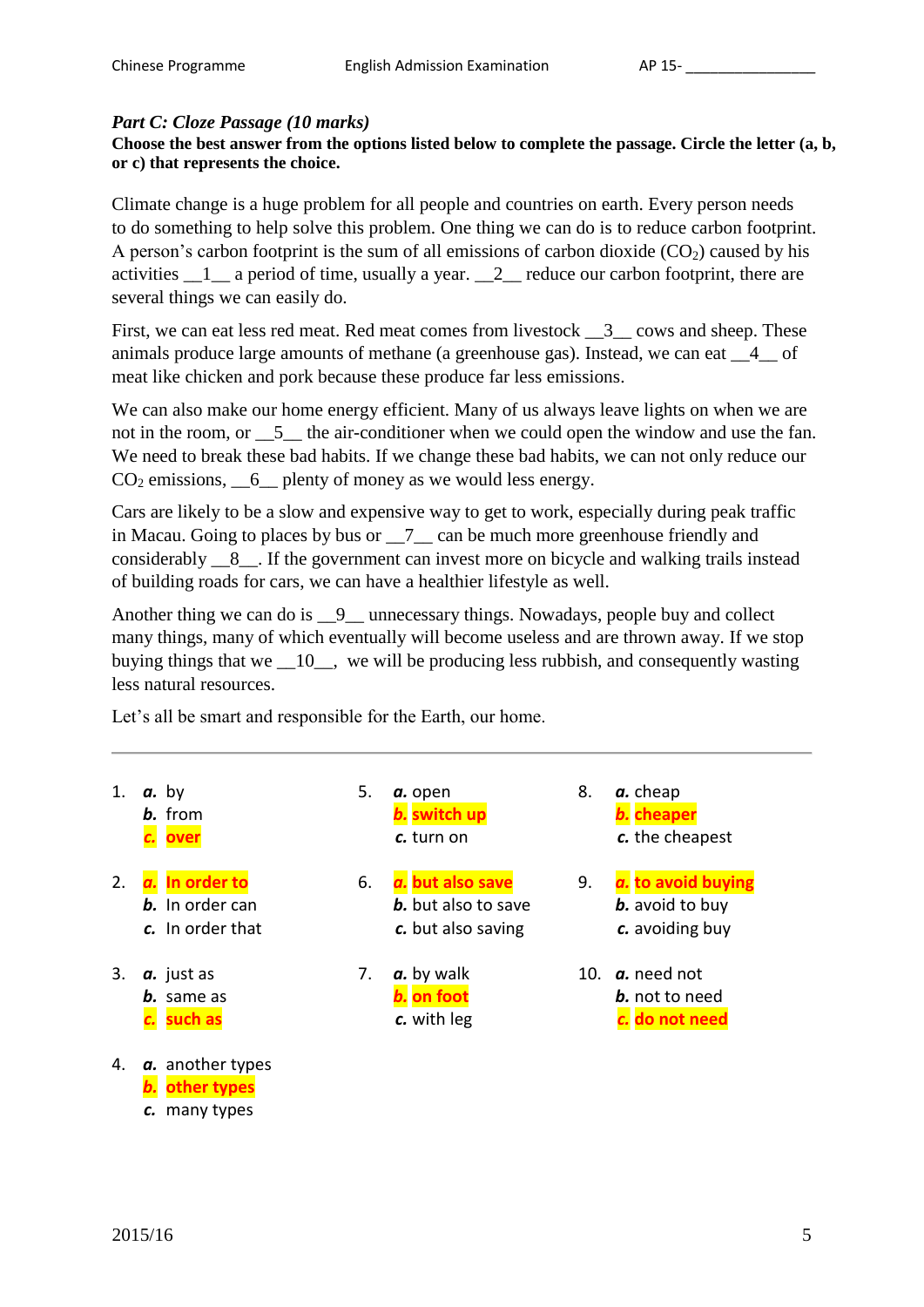## *Part D: Reading Comprehension I (14 marks)*

## **Read the following passage carefully and choose the best answer for each question.**

1. Do you feel tired all the time? Well, you will be glad to hear that you're not alone. In a recent survey, students said that they were too tired to study properly. Don't worry, help can be given to you. Here are some facts about what can make you feel tired, and what you can do to avoid it.

2. You may think that lying in bed until 12 o'clock noon at the weekend is good for you, but you are wrong. Your biological clock tells you when you are tired. It also tells you when to wake up, and if you upset this by sleeping late at the weekend, it gets confused and you feel even more tired. A special chemical is responsible for waking you up. It starts to work from 3 or 4 am until 11 am. If you sleep any later than this, you prevent the chemical from working, which in turn stops you from feeling awake.

3. You may wonder what being thirsty has to do with being tired, but when you exercise or play a sport, it is very important that you have plenty to drink. You feel thirsty because you have lost water from your body, and even with a loss of 3%, the body's ability is affected. You should drink eight glasses of water a day.

4. Are you worried about your school marks? Well, don't be. That could be what is making you feel tired. When you are afraid, it can cause extreme tiredness. Try to keep calm, and don't let things upset you. Close your eyes and take a deep breath. And remember, nothing is as bad as it seems!

5. Unlike some animals, human beings are supposed to be awake during the day, and asleep at night. The brightness of the lights in our houses can cause problems. Doctors say that the brain gets confused as it thinks you should be wide awake when you should really be sleeping. Try not to use very bright lights just before you go to bed. Having a dimmer switch enables you to choose exactly how bright you would like the light to be.

6. When you study for a long time, your eyes can't see properly. As a result, you change positions and sit uncomfortably, which can make you feel tired. Make sure you take a short break from your work every hour, but remember to do something which does not strain your eyes. Making a phone call, or taking the dog for a walk can certainly help.

Adapted from Cussons, A. & Stafford, F. (2008) *Making the Most of Yourself – Part 1.* London: School Advisory Board.

*Match the following headings to the paragraphs. The first one has been done for you as an example.*

|    | Headings                                 | Paragraph |
|----|------------------------------------------|-----------|
| a. | Dim the light                            |           |
|    | b. Don't overwork your eyes              |           |
|    | c. Stress can make you feel<br>exhausted |           |
|    | d. The best time to wake up              |           |
| e. | The importance of water                  |           |
| f. | Tiredness is very common                 |           |

### *Choose the best answer for each of the following questions.*

- 1. According to the passage a. People who sleep more always have more energy.
	- **b. People should wake up before 11 am.**
	- c. People should sleep with a small light on.
- 2. Which of the following could best replace the underlined word in paragraph 6:
	- a. relax
	- b. affect
	- **c. stress**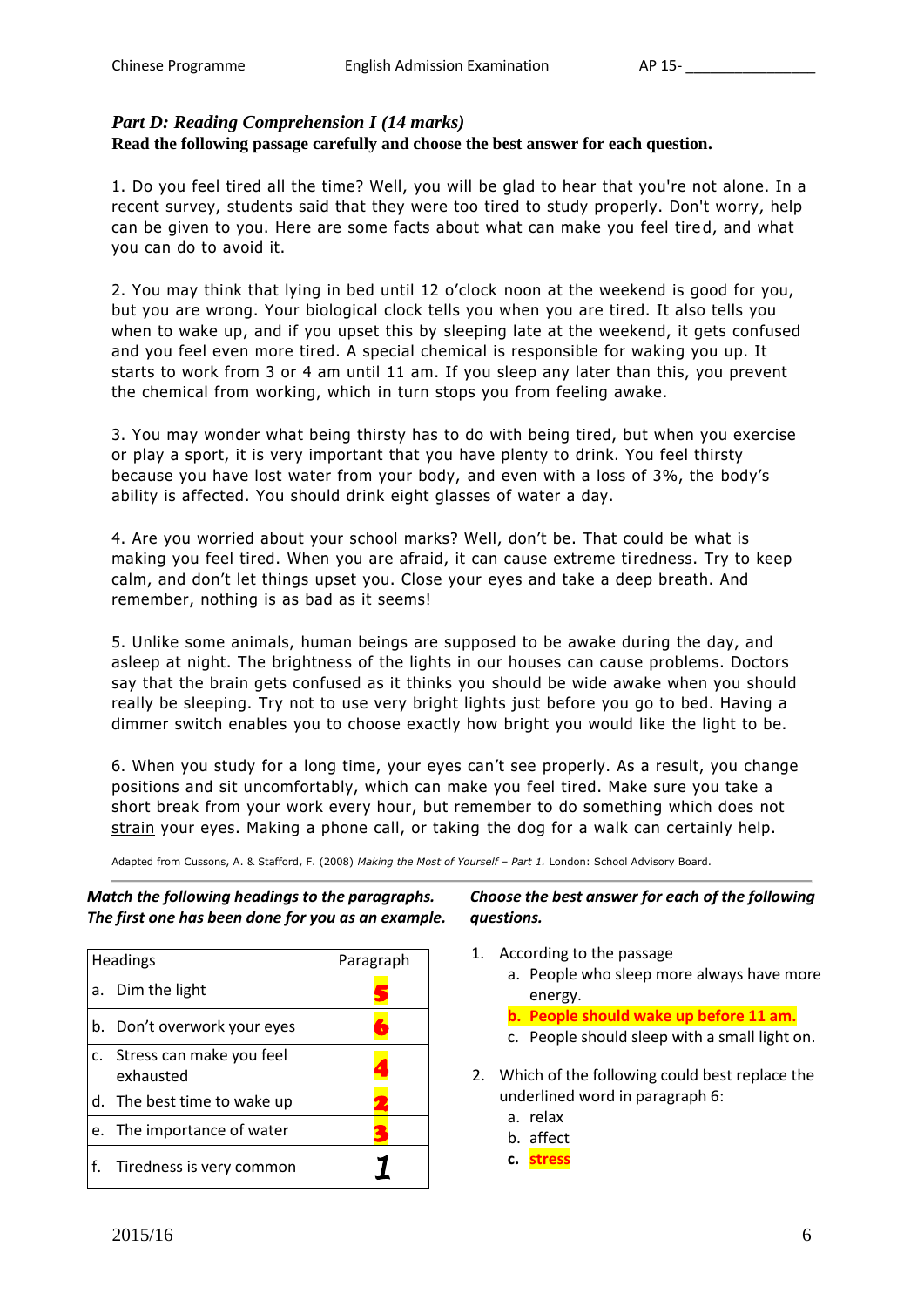#### *Part E: Reading Comprehension II (20 marks)*

Passage based on Harvard Health Letter: July 2014

A strong memory depends on a healthy brain. There are many things you can do to improve your memory and mental performance.

#### **When you exercise the body, you exercise the brain**

Physical exercise increases oxygen to your brain and reduces the risk for health problems that could lead to memory loss. Exercise may also enhance the release of healthy chemicals that protect brain cells.

#### **4. \_ Having enough sleep is important for memmory\_\_\_\_\_\_\_\_\_\_\_\_\_\_\_\_\_\_\_\_**

When you cannot get enough sleep, your brain is not able to operate at full capacity. Creativity, problem-solving, and critical thinking will decrease. Whether you're studying, working, or trying to juggle life's many demands, getting too little sleep is a recipe for disaster.

Sleep is important to learning and memory in an even more important way. Research shows that sleep is necessary for maintaining memory, with key memory-enhancing activity occurring during the deepest stages of sleep.

#### **Healthy relationships: the ultimate memory booster?**

Relationships stimulate the brain—in fact, interacting with others may be the best kind of brain exercise. Research shows that having meaningful relationships and a strong support system are essential not only to emotional health, but also to brain health. In one recent study from the Harvard School of Public Health, researchers found that people with the most active social lives had the slowest rate of memory decline.

Volunteering, joining a club, or spending time with friends more often, are effective ways to boost memory.

#### **Give your brain a workout**

Memory, like muscular strength, requires you to "**use it or lose it**." Activities that require using your hands are a great way to exercise your brain. Playing a musical instrument, juggling, enjoying a game of ping pong (table tennis), or making pottery are activities that exercise the brain by challenging hand-eye coordination and creativity.

#### **Tips for enhancing memory through learning**

**Pay attention.** You can't remember something that you have not been introduced to. It takes about eight seconds of intense focus for new information to be processed into memory.

**Involve as many senses as possible.** Try to associate new information with colors, textures, smells, tastes, feelings or sounds. The physical act of writing notes of a lecture you have been presented or hearing yourself read a passage out loud can help imprint the idea onto your brain.

**Relate information to what you already know.** Connect new information to what you already know, whether it is new material that builds on previous knowledge, or something as simple as an address of someone who lives on a street where you already know someone.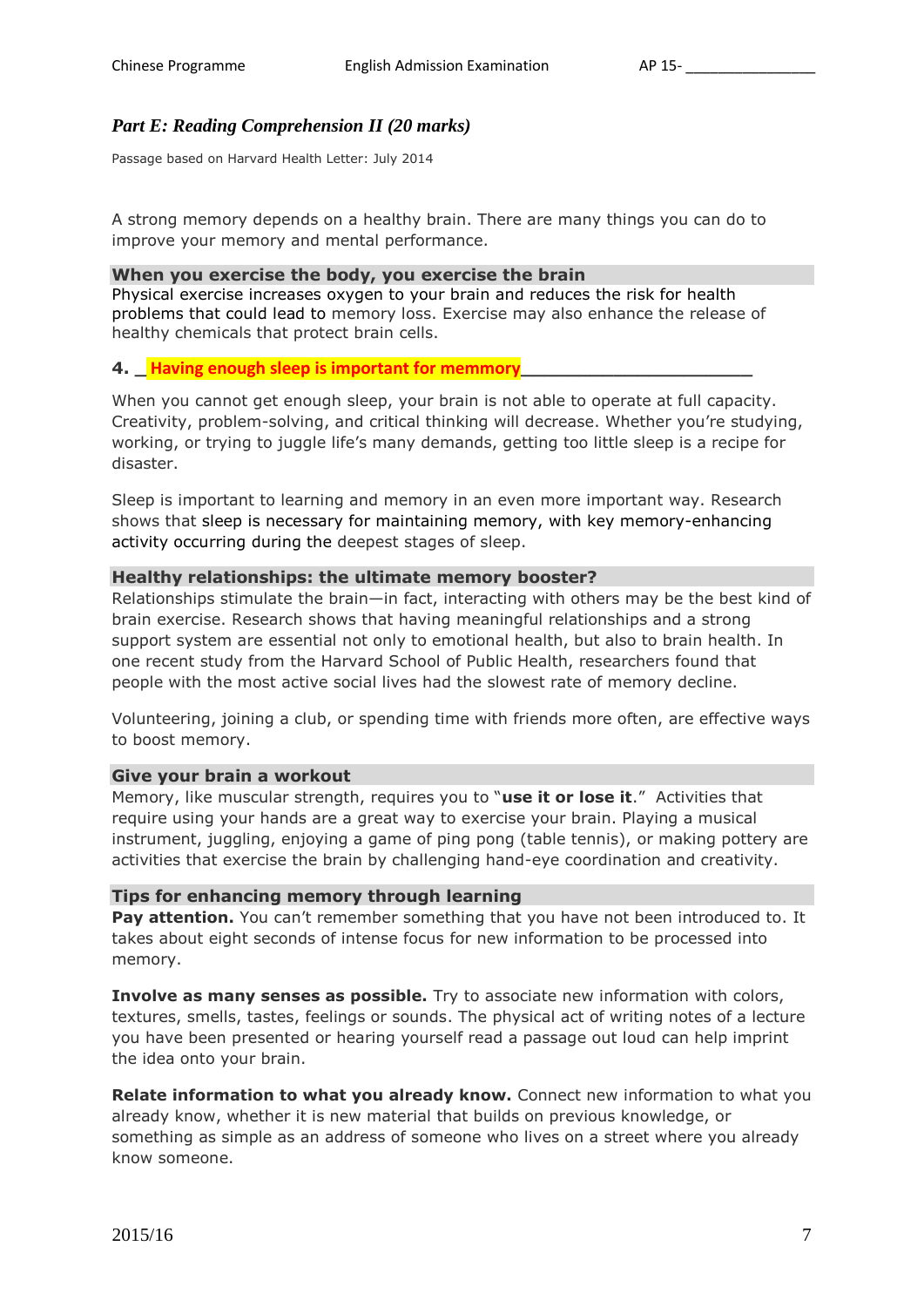- 1. Exercise is important for helping memory because (circle the best answer) **(4 marks)**
	- a. We must be moving in order to remember something
	- **b. It helps pump blood with oxygen to our brain**
	- c. It helps reduce the chemicals in the brain cells
	- d. Fat in the brain is reduced
- 2. Which of the following strategies, to increase memory, is NOT recommended in the passage: (circle the best answer) **(4 marks)**
	- **a. Find a quiet place to meditate and think in silence**
	- b. Ensure that you have sufficient hours of sleep each night
	- c. Maintain a healthy level of physical fitness through exercise
	- d. Schedule social activities, into your life, on a regular basis
- 3. Based on information in this passage, is the following statement true or false: (circle your choice)

```
"Having dinner with a friend can help memory." True / False (2 marks)
```
Support your answer with a complete sentence in your own words: **Participating in social activities makes a person emotionally strong and as a result able to remember more.**

- 4. Based on the text in paragraph 3 4, write an appropriate heading for this part of the passage (your answer should be written on the line provided in the text.
- 5. As a first year university student, identify 2 ways you could apply the phrase "use it or lose it" (paragraph 7) to assist your studies. Your answer should be written in complete sentences using your own words.

**After class I can revise my notes to help me remember. I can play basketball with friends** 

**each week to ensure my mind is refreshed and ready for study. I can apply what I learn to** 

**my work/part-time job so that I have a better understanding of what I've learned…**

| Opened questions - marking rubric |                                                                                                                                                                                                  |         |  |  |
|-----------------------------------|--------------------------------------------------------------------------------------------------------------------------------------------------------------------------------------------------|---------|--|--|
| Q#3                               | <b>Answer quality</b>                                                                                                                                                                            |         |  |  |
| 2 marks                           | answer with relevant content and clear support from the text, written<br>۰<br>grammatically in candidate's own words.                                                                            | 4 marks |  |  |
| 1.5<br>marks                      | answer with relevant content and clear support from the text, & minor<br>۰<br>grammar errors.<br>correct sentence/phrase copied from text with own explanation.                                  | 3 marks |  |  |
| 1 mark                            | general answer, lack support; grammatical<br>٠<br>answer with good support; some grammatical errors causing difficulty in<br>٠<br>understanding<br>correct sentence/phrase copied from text<br>٠ | 2 marks |  |  |
| $0.5$ mark                        | an attempt with effort, key words present, but largely incomprehensible.                                                                                                                         | 1 mark  |  |  |
| 0 mark                            | wrong answer<br>no attempt                                                                                                                                                                       | 0 mark  |  |  |